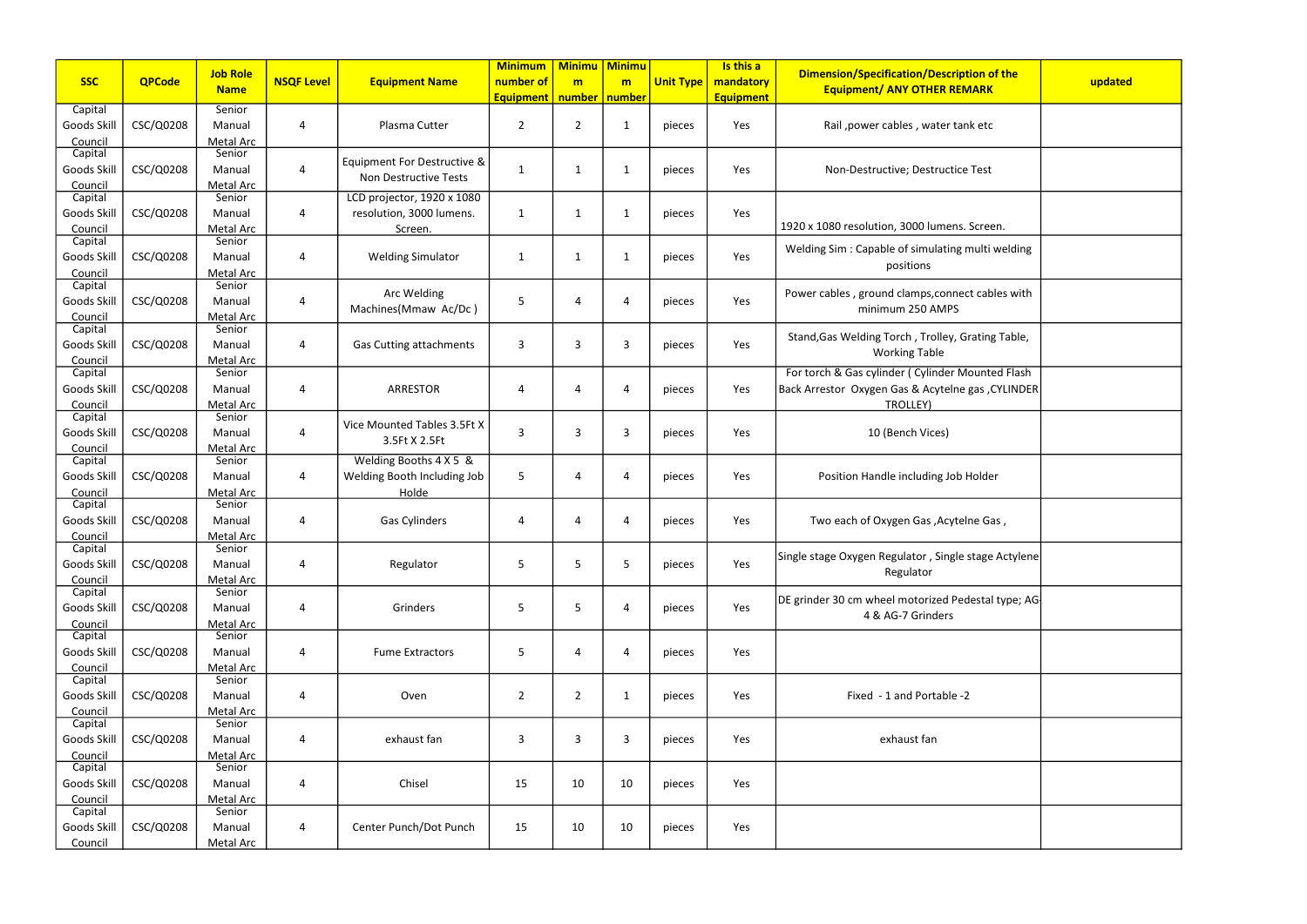| Capital            |           | Senior              |                |                        |                |                |              |        |     |                            |  |
|--------------------|-----------|---------------------|----------------|------------------------|----------------|----------------|--------------|--------|-----|----------------------------|--|
| Goods Skill        | CSC/Q0208 | Manual              | 4              | File set/Hacksaw Frame | 15             | 10             | 10           | pieces | Yes |                            |  |
| Council            |           | Metal Arc           |                |                        |                |                |              |        |     |                            |  |
| Capital            |           | Senior              |                |                        |                |                |              |        |     |                            |  |
| Goods Skill        | CSC/Q0208 | Manual<br>Metal Arc | 4              | <b>Try Square</b>      | 15             | 10             | 10           | pieces | Yes |                            |  |
| Council<br>Capital |           | Senior              |                |                        |                |                |              |        |     |                            |  |
| Goods Skill        | CSC/Q0208 | Manual              | 4              | wire brush             | 15             | 10             | 10           | pieces | Yes |                            |  |
| Council            |           | Metal Arc           |                |                        |                |                |              |        |     |                            |  |
| Capital            |           | Senior              |                |                        |                |                |              |        |     |                            |  |
| Goods Skill        | CSC/Q0208 | Manual              | 4              | Tongs                  | 15             | $\overline{7}$ | 5            | pieces | Yes |                            |  |
| Council            |           | Metal Arc           |                |                        |                |                |              |        |     |                            |  |
| Capital            |           | Senior              |                |                        |                |                |              |        |     |                            |  |
| Goods Skill        | CSC/Q0208 | Manual              | 4              | <b>Steel Rule</b>      | 10             | $\overline{7}$ | 5            | pieces | Yes |                            |  |
| Council            |           | Metal Arc           |                |                        |                |                |              |        |     |                            |  |
| Capital            |           | Senior              |                |                        |                |                |              |        |     |                            |  |
| Goods Skill        | CSC/Q0208 | Manual              | 4              | <b>Hand Tools</b>      | 15             | 10             | 10           | pieces | Yes | Divider                    |  |
| Council<br>Capital |           | Metal Arc<br>Senior |                |                        |                |                |              |        |     |                            |  |
| Goods Skill        | CSC/Q0208 | Manual              | 4              | Power Saw              | $\overline{2}$ | $\overline{2}$ | $\mathbf{1}$ | pieces | Yes |                            |  |
| Council            |           | Metal Arc           |                |                        |                |                |              |        |     |                            |  |
| Capital            |           | Senior              |                |                        |                |                |              |        |     |                            |  |
| Goods Skill        | CSC/Q0208 | Manual              | 4              | <b>Hand Gloves</b>     | 30             | 25             | 20           | pieces | Yes | <b>Leather hand Gloves</b> |  |
| Council            |           | Metal Arc           |                |                        |                |                |              |        |     |                            |  |
| Capital            |           | Senior              |                |                        |                |                |              |        |     |                            |  |
| Goods Skill        | CSC/Q0208 | Manual              | 4              | ear plug               | 30             | 25             | 20           | pieces | Yes | ear plug                   |  |
| Council            |           | Metal Arc           |                |                        |                |                |              |        |     |                            |  |
| Capital            |           | Senior              |                |                        |                |                |              |        |     |                            |  |
| Goods Skill        | CSC/Q0208 | Manual              | 4              | mouth mask             | 30             | 25             | 20           | pieces | Yes | mouth mask                 |  |
| Council            |           | Metal Arc           |                |                        |                |                |              |        |     |                            |  |
| Capital            |           | Senior              |                |                        |                |                |              |        |     |                            |  |
| Goods Skill        | CSC/Q0208 | Manual              | 4              | <b>Grinding Helmet</b> | 5              | 5              | 5            | pieces | Yes | <b>Grinding Helmet</b>     |  |
| Council<br>Capital |           | Metal Arc<br>Senior |                |                        |                |                |              |        |     |                            |  |
| Goods Skill        | CSC/Q0208 | Manual              | 4              | Leather Apron          | 30             | 25             | 20           | pieces | Yes | Leather Apron              |  |
| Council            |           | Metal Arc           |                |                        |                |                |              |        |     |                            |  |
| Capital            |           | Senior              |                |                        |                |                |              |        |     |                            |  |
| Goods Skill        | CSC/Q0208 | Manual              | $\overline{4}$ | Goggles                | 30             | 25             | 20           | pieces | Yes | Goggles                    |  |
| Council            |           | Metal Arc           |                |                        |                |                |              |        |     |                            |  |
| Capital            |           | Senior              |                |                        |                |                |              |        |     |                            |  |
| Goods Skill        | CSC/Q0208 | Manual              | 4              | Leather Leg Guard      | 30             | 25             | 20           | pieces | Yes | Leg Guard                  |  |
| Council            |           | Metal Arc           |                |                        |                |                |              |        |     |                            |  |
| Capital            |           | Senior              |                |                        |                |                |              |        |     |                            |  |
| Goods Skill        | CSC/Q0208 | Manual              | 4              | Leather Hand Guard     | 30             | 25             | 20           | pieces | Yes | <b>Hand Guard</b>          |  |
| Council<br>Capital |           | Metal Arc<br>Senior |                |                        |                |                |              |        |     |                            |  |
| Goods Skill        | CSC/Q0208 | Manual              | 4              | safety shoes           | 30             | 25             | $20\,$       | pieces | Yes | safety shoes               |  |
| Council            |           | Metal Arc           |                |                        |                |                |              |        |     |                            |  |
| Capital            |           | Senior              |                |                        |                |                |              |        |     |                            |  |
| Goods Skill        | CSC/Q0208 | Manual              | 4              | Scriber                | 5              | 5              | 4            | sets   | Yes |                            |  |
| Council            |           | Metal Arc           |                |                        |                |                |              |        |     |                            |  |
| Capital            |           | Senior              |                |                        |                |                |              |        |     |                            |  |
| Goods Skill        | CSC/Q0208 | Manual              | $\overline{4}$ | First Aid Kit          | $\overline{2}$ | $\overline{2}$ | $\mathbf{1}$ | sets   | Yes |                            |  |
| Council            |           | Metal Arc           |                |                        |                |                |              |        |     |                            |  |